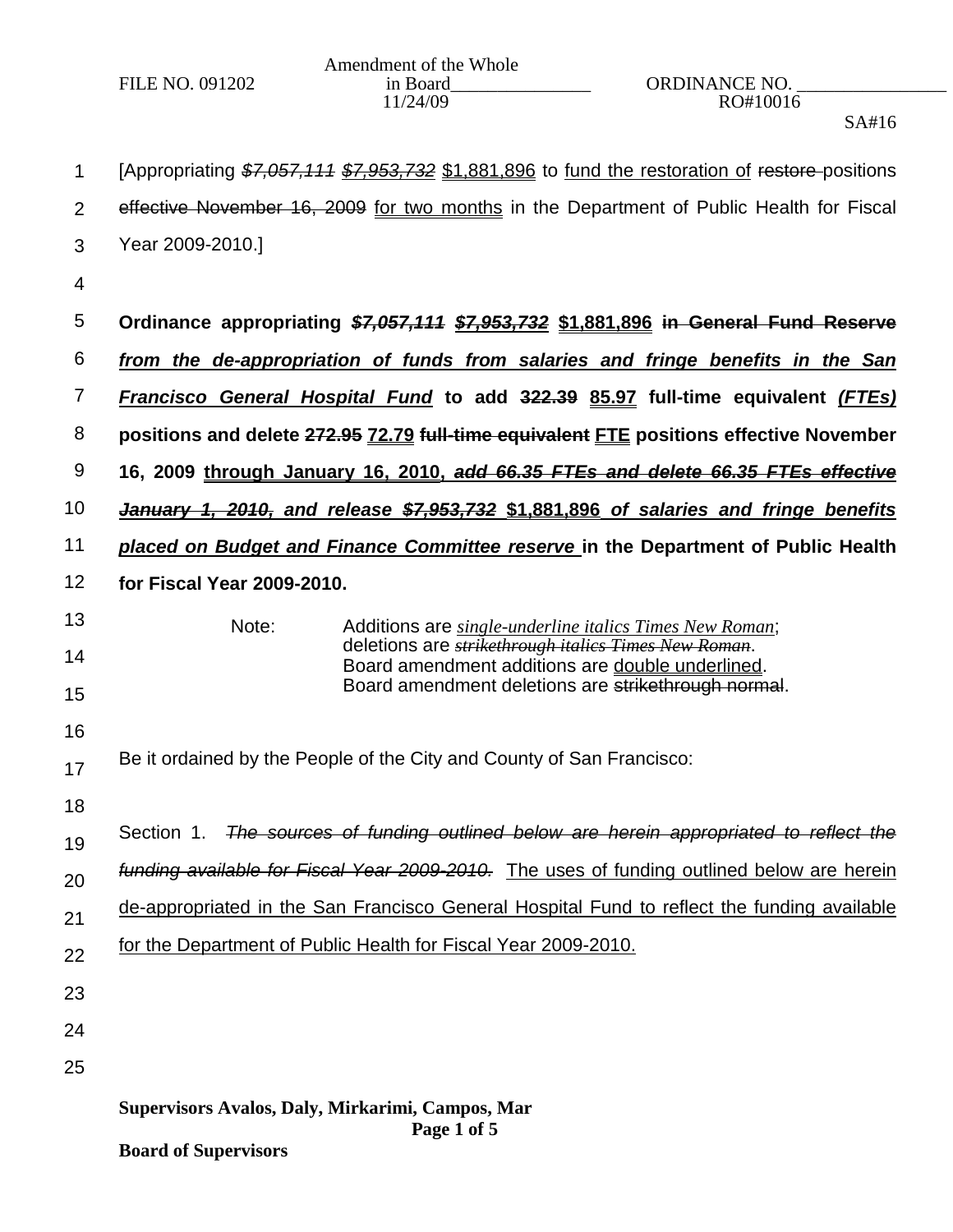## 1 *Source Appropriation*

| 2 | <b>Fund</b>                        | <b>Index Code</b> | <b>Subobject</b> | <b>Description</b> | <b>Amount</b>                                                              |
|---|------------------------------------|-------------------|------------------|--------------------|----------------------------------------------------------------------------|
| 3 | 1G AGF AAA - GF-                   | *CON1GAGFAAA      | 098GR            | General Fund       | \$7057111<br><del>,,,,,,,,,,,</del>                                        |
| 4 | Non-Project-                       |                   |                  | Reserve            |                                                                            |
| 5 | <b>Controlled</b>                  |                   |                  |                    |                                                                            |
| 6 | <b>Total SOURCES Appropriation</b> |                   |                  |                    | <u> 87 057 111</u><br>$\overline{\mathbf{v}}$ , oo $\overline{\mathbf{v}}$ |
|   |                                    |                   |                  |                    |                                                                            |

7

## 8 **USES De-Appropriation**

| 9  | <b>Fund</b>                                                                                   | <b>Index Code</b> | Subobject | <b>Description</b>         | <b>Amount</b>           |
|----|-----------------------------------------------------------------------------------------------|-------------------|-----------|----------------------------|-------------------------|
| 10 | <b>5HAAAAAA - SFGH-</b>                                                                       | Various           | 00101     | <b>Permanent Salaries-</b> | <del>\$4,931,351</del>  |
| 11 | Operating-Non-Project-                                                                        |                   |           | Miscellaneous              | \$1,166,776             |
| 12 | <b>Controlled Fund</b>                                                                        |                   |           |                            |                         |
| 13 |                                                                                               |                   |           |                            |                         |
| 14 |                                                                                               |                   |           |                            |                         |
| 15 |                                                                                               |                   |           |                            |                         |
| 16 | 5HAAAAAA - SFGH-                                                                              | Various           | 01301     | <b>Fringe Benefits</b>     | \$3.022.381             |
| 17 | Operating-Non-Project-                                                                        |                   |           |                            | \$715,120               |
| 18 | <b>Controlled Fund</b>                                                                        |                   |           |                            |                         |
| 19 |                                                                                               |                   |           |                            |                         |
| 20 | <b>Total USES De-Appropriation</b>                                                            |                   |           |                            | \$7,953,732 \$1,881,896 |
| 21 |                                                                                               |                   |           |                            |                         |
| 22 | Section 2. The uses of funding outlined below are herein appropriated in the Subobject 00101  |                   |           |                            |                         |
| 23 | Permanent Salaries—Miscellaneous Budget and Subobject 01300 Fringe Benefits, and              |                   |           |                            |                         |
| 24 | reflects the projected uses of funding to add 322.39 85.97 full-time equivalent positions and |                   |           |                            |                         |
| 25 | delete 272.95 72.79 full-time equivalent positions effective November 16, 2009 through        |                   |           |                            |                         |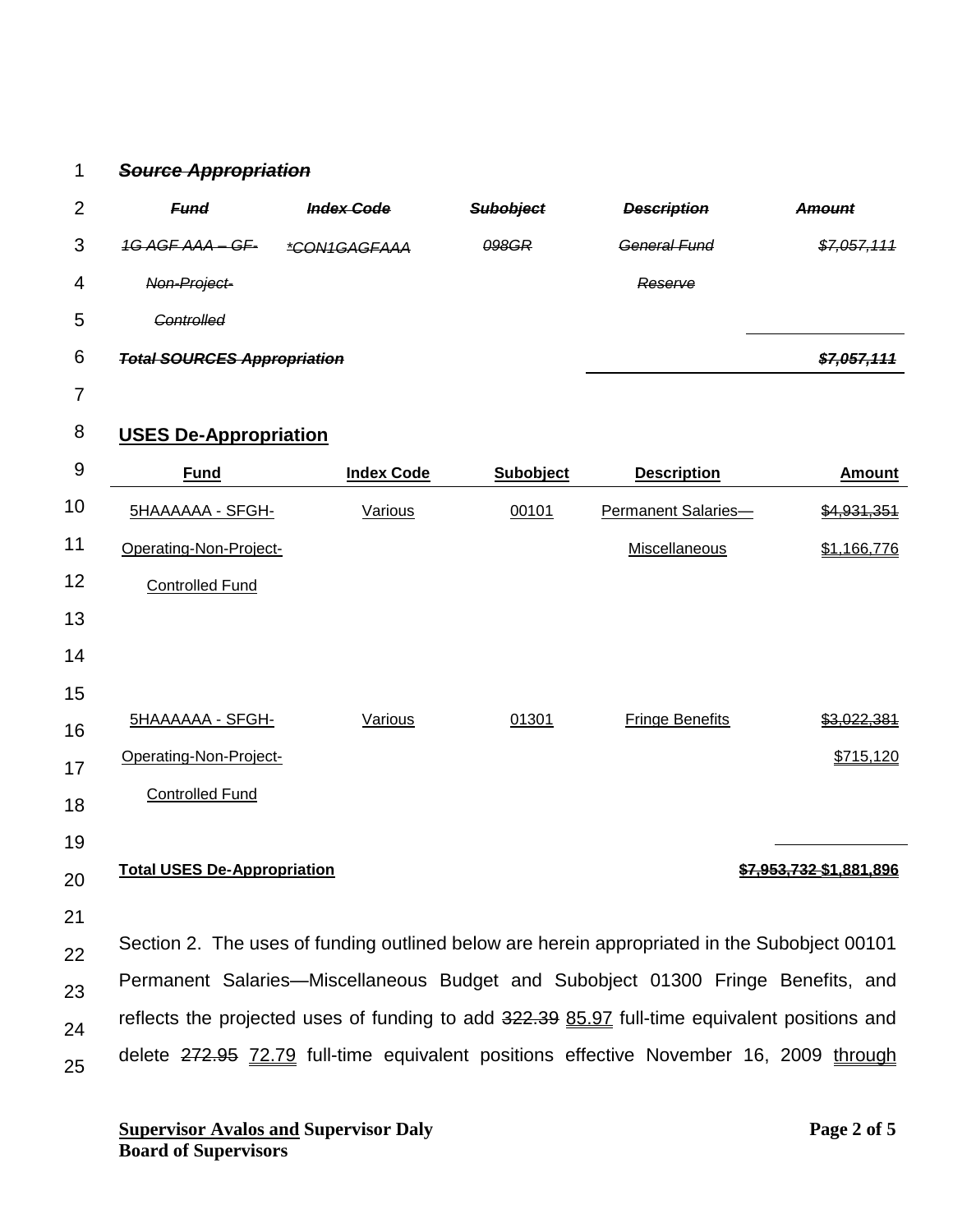## 1 January 16, 2010 *and add 66.35 FTEs and delete 66.35 FTEs effective January 1, 2010* for

- 2 the Department of Public Health for Fiscal Year 2009-2010.
- 3

## **USES Appropriation**

| <b>Fund</b>                | <b>Index Code</b>   | Subobject | <b>Description</b>     | <b>Amount</b>   |
|----------------------------|---------------------|-----------|------------------------|-----------------|
| 1G AGF AAA - GF-           | Various             | 00101     | Permanent Salaries-    | \$1,593,041     |
| Non-Project-Controlled     |                     |           | Miscellaneous          | \$424,810       |
| 1G AGF AAA - GF-           | Various             | 01300     | <b>Fringe Benefits</b> | 703,099         |
| Non-Project-Controlled     |                     |           |                        | 187,493         |
| 1G AGF AAP- GF-            | Various             | 00101     | Permanent Salaries-    | 2,276           |
| <b>Annual Project</b>      |                     |           | Miscellaneous          | 607             |
| 1G AGF AAP - GF-           | Various             | 01300     | <b>Fringe Benefits</b> | 579             |
| <b>Annual Project</b>      |                     |           |                        | 154             |
| 1G AGF ACP- GF-            | <b>HCHHLTHACCES</b> | 00101     | Permanent Salaries-    | 79              |
| <b>Continuing Projects</b> |                     |           | Miscellaneous          | 21              |
|                            |                     |           |                        |                 |
| 1G AGF ACP - GF-           | <b>HCHHLTHACCES</b> | 01300     | <b>Fringe Benefits</b> | 24              |
| <b>Continuing Projects</b> |                     |           |                        | $\underline{6}$ |
| 1G AGF WOF- GF-            | <b>HCHPMMFINFPJ</b> | 00101     | Permanent Salaries-    | 11,836          |
| <b>Annual Project</b>      |                     |           | Miscellaneous          | 3,156           |
|                            |                     |           |                        |                 |
|                            |                     |           |                        |                 |

25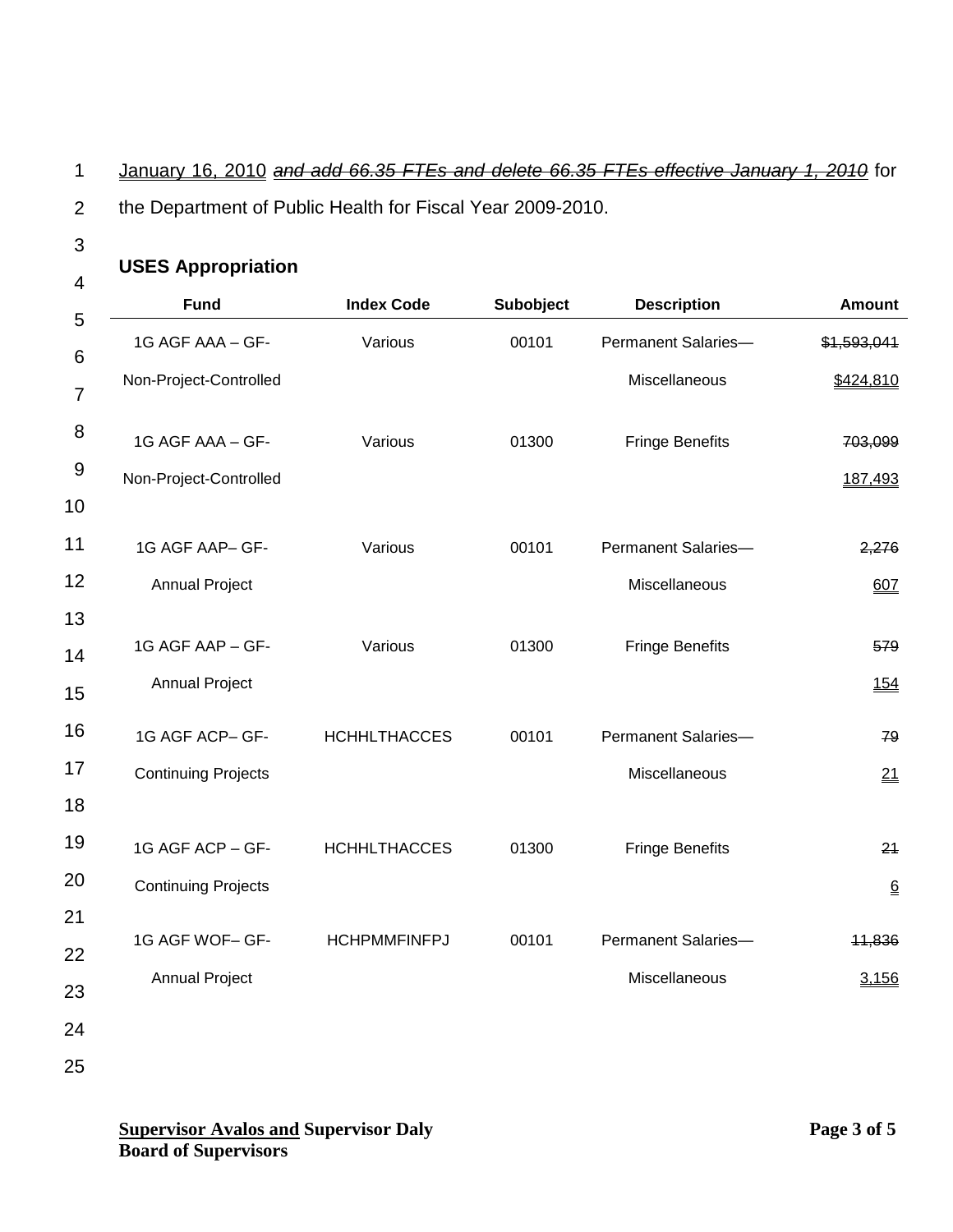| 1              | <b>Fund</b>                                                         | <b>Index Code</b>   | <b>Subobject</b> | <b>Description</b>                                                                            | <b>Amount</b>        |
|----------------|---------------------------------------------------------------------|---------------------|------------------|-----------------------------------------------------------------------------------------------|----------------------|
| $\overline{2}$ | 1G AGF WOF- GF-                                                     | <b>HCHPMMFINFPJ</b> | 01300            | <b>Fringe Benefits</b>                                                                        | 3,015                |
| 3              | <b>Annual Project</b>                                               |                     |                  |                                                                                               | 804                  |
| 4              |                                                                     |                     |                  |                                                                                               |                      |
| 5              | 5HAAAAAA - SFGH-                                                    | Various             | 00101            | Permanent Salaries-                                                                           | <del>1,246,216</del> |
| 6              | Operating-Non-Project-                                              |                     |                  | Miscellaneous                                                                                 | <del>1,960,883</del> |
| 7              | <b>Controlled Fund</b>                                              |                     |                  |                                                                                               | 332,324              |
| 8              |                                                                     |                     |                  |                                                                                               |                      |
| 9              | 5HAAAAAA - SFGH-                                                    | Various             | 01300            | <b>Fringe Benefits</b>                                                                        | 560,372              |
| 10             | Operating-Non-Project-                                              |                     |                  |                                                                                               | <del>742,326</del>   |
| 11             | <b>Controlled Fund</b>                                              |                     |                  |                                                                                               | 149,433              |
| 12             |                                                                     |                     |                  |                                                                                               |                      |
| 13             | 5LAAAAAA - LHH-                                                     | Various             | 00101            | Permanent Salaries-                                                                           | 2,322,396            |
| 14             | Operating-Non-Project-                                              |                     |                  | Miscellaneous                                                                                 | 619,306              |
| 15             | <b>Controlled Fund</b>                                              |                     |                  |                                                                                               |                      |
| 16             |                                                                     |                     |                  |                                                                                               |                      |
| 17             | 5LAAAAAA - LHH-                                                     | Various             | 01300            | <b>Fringe Benefits</b>                                                                        | 614,181              |
| 18             | Operating-Non-Project-                                              |                     |                  |                                                                                               | 163,782              |
| 19             | <b>Controlled Fund</b>                                              |                     |                  |                                                                                               |                      |
| 20             | <b>Total USES Appropriation</b>                                     |                     |                  | \$7,057,111 \$7,953,732 \$1,881,896                                                           |                      |
| 21             |                                                                     |                     |                  |                                                                                               |                      |
| 22             |                                                                     |                     |                  | Section 3. The Controller is hereby authorized to release \$7,953,732 \$1,881,896 of salaries |                      |
| 23             | and fringe benefits placed on Budget and Finance Committee reserve. |                     |                  |                                                                                               |                      |
| 24             |                                                                     |                     |                  |                                                                                               |                      |
| 25             |                                                                     |                     |                  |                                                                                               |                      |